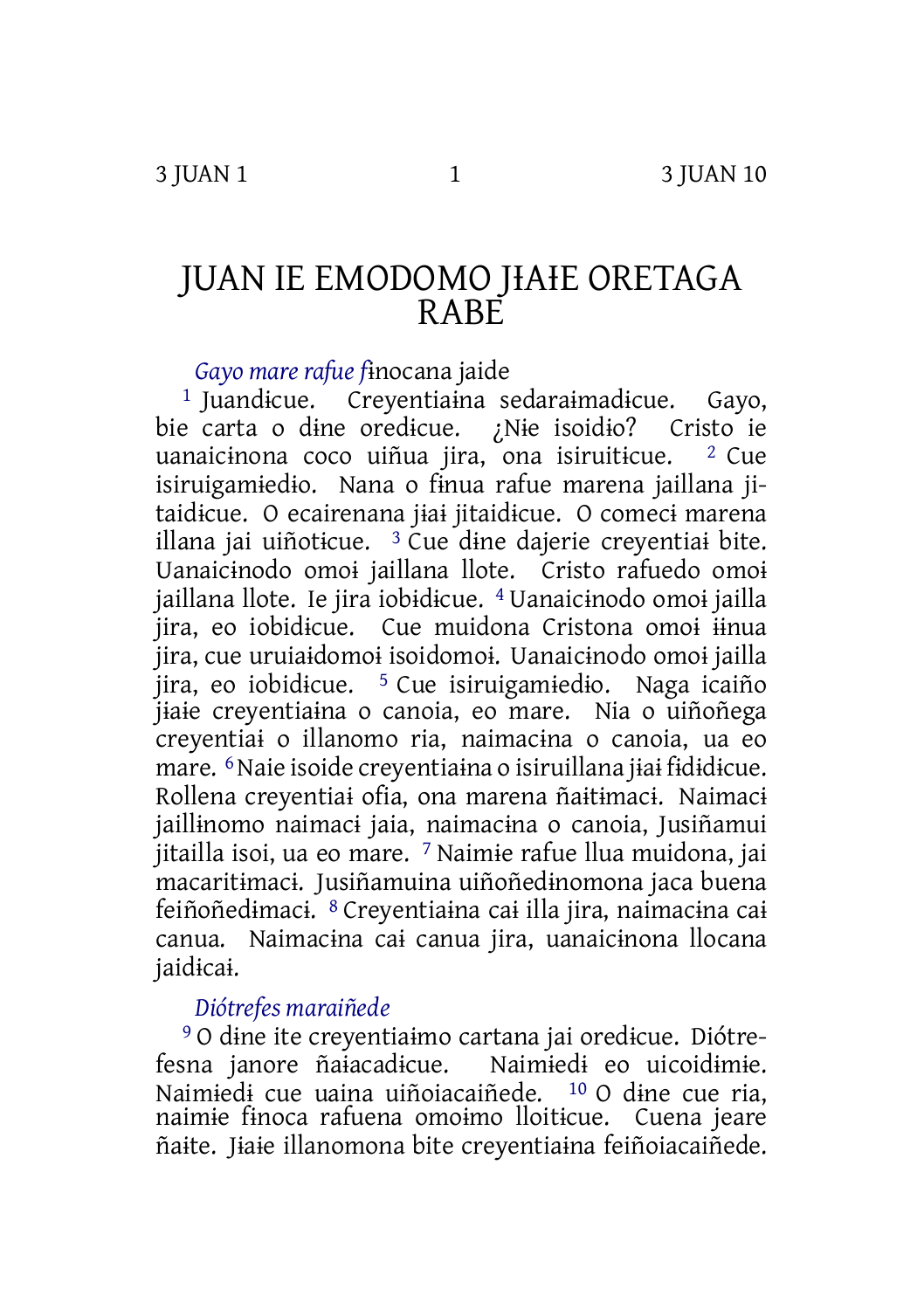3 JUAN 11 2 3 JUAN 15

Naimacɨ feiñuana rairuide. Roracomo naimacɨ bia, naimacɨna jino dotade.

11 Jeacɨno fɨnoraɨnɨ isoi omoɨ iñeno; iadedɨ marecɨnona fɨnoraɨnɨ isoi omoɨ i. Marecɨno fɨnocabidɨmɨedɨ Jusiñamui ie. Jeacɨno fɨnocabidɨmɨedɨ Jusiñamuina ua uiñoñede.

#### *Demetrio marena ite*

12 Nana creyentiaɨdɨ Demetriona marena ñaɨtɨmacɨ. Uanaicɨnodo naimɨe jaide. Iese naimɨena jɨaɨ ñaɨtɨcaɨ. Caɨ lluacɨnodɨ uanaicɨnona uiñotɨo.

## *Rafuena nia lloiacade*

13 Dɨga rafuena cueiacadɨcue; iadedɨ cueñeitɨcue. <sup>14</sup> Raire ona cue cioillemo ocuiridicue. Ie mei ñaiticoco. 15Uri o i. Cue dɨne ite o nabaiñɨaɨdɨ uaina omo oredɨmacɨ. O dɨne ite cue nabaiñɨaɨmo cue uaina oredɨcue. Mai. Juandɨcue.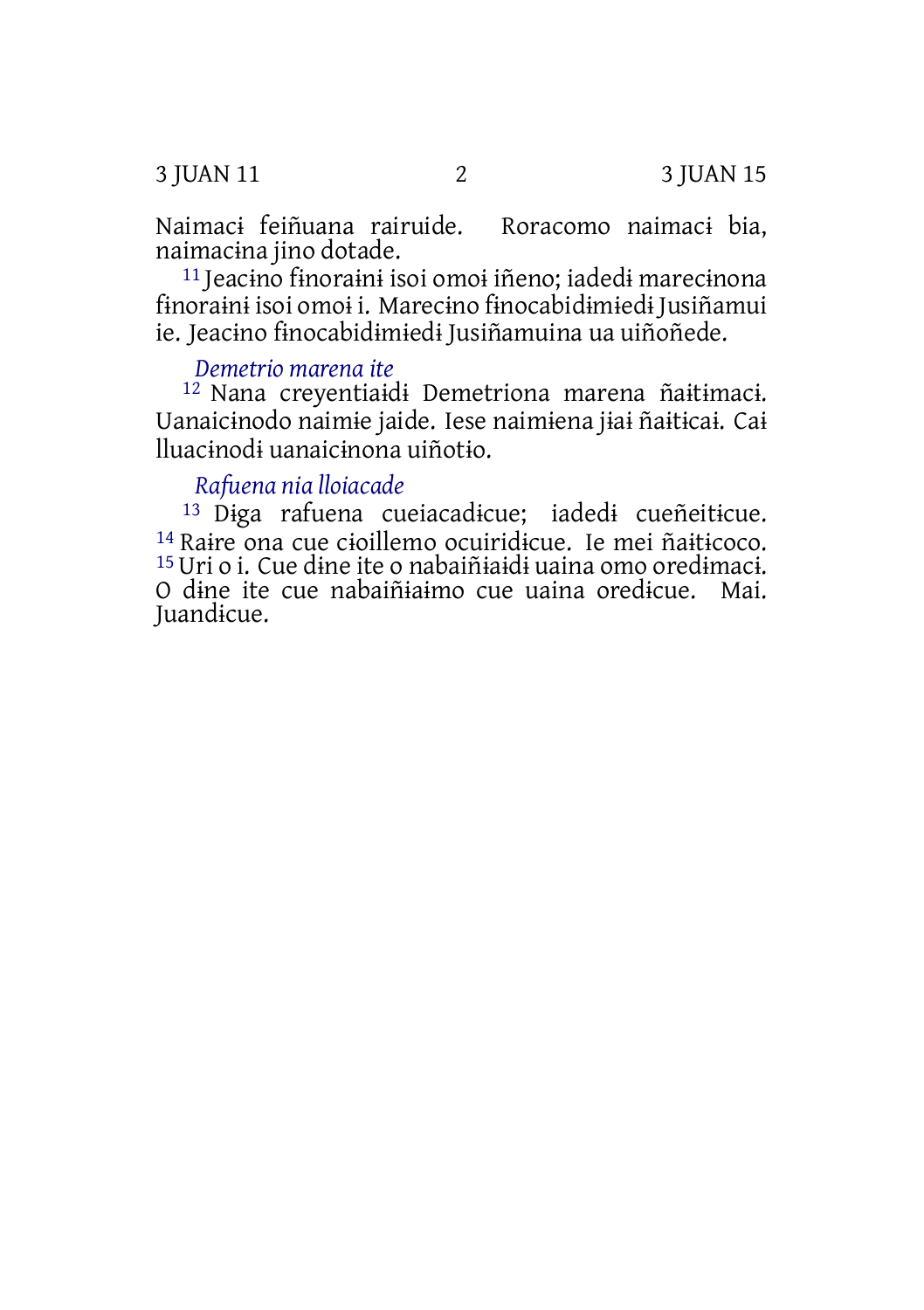#### Jusiñamui uai: Jusiñamui jito rafue illa rabenico New Testament in Huitoto, Murui (PE:huu:Huitoto, Murui)

3

copyright © 2008 Wycliffe Bible Translators, Inc.

Language: Huitoto, Murui

Translation by: Wycliffe Bible Translators, Inc.

Huitoto, Murui [huu], Peru

## Copyright Information

© 2008, Bible League International. All rights reserved.

This translation text is made available to you under the terms of the Creative [Commons](http://creativecommons.org/licenses/by-nc-nd/4.0/) License: [Attribution-Noncommercial-No](http://creativecommons.org/licenses/by-nc-nd/4.0/) Derivative Works. (http:// creativecommons.org/licenses/by-nc-nd/3.0/) In addition, you have permission to port the text to different file formats, as long as you do not change any of the text or punctuation of the Bible.

You may share, copy, distribute, transmit, and extract portions or quotations from this work, provided that you include the above copyright information:

You must give Attribution to the work.

You do not sell this work for a profit.

You do not make any derivative works that change any of the actual words or punctuation of the Scriptures.

Permissions beyond the scope of this license may be available if you contact us with your request.

#### The New Testament

in Huitoto, Murui

### © 2008, Wycliffe Bible Translators, Inc. All rights reserved.

This translation is made available to you under the terms of the Creative Commons Attribution-Noncommercial-No Derivatives license 4.0.

You may share and redistribute this Bible translation or extracts from it in any format, provided that:

You include the above copyright and source information.

You do not sell this work for a profit.

You do not change any of the words or punctuation of the Scriptures. Pictures included with Scriptures and other documents on this site are licensed just for use with those Scriptures and documents. For other uses, please contact the respective copyright owners.

2014-04-25